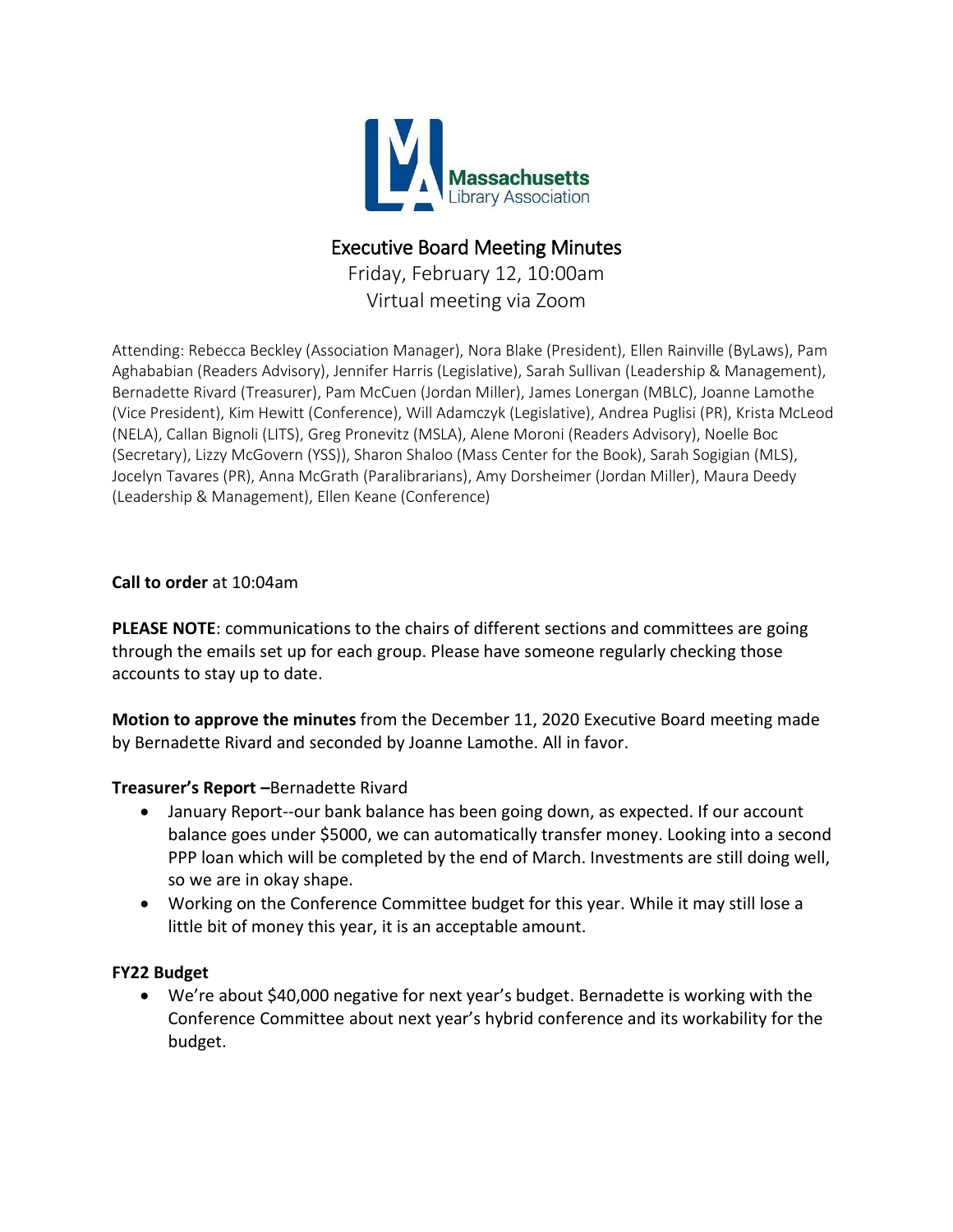- Due to the number of unknowns, we aren't able to have a budget vote as scheduled at this meeting. The vote will have to go through email instead. Please be attentive in March to your email as we attempt to settle the budget and will look for a vote.
- Anyone who submitted a budget that is self-sustaining, that isn't an issue about funding. If you have any questions about your section/committee finances, talk to Bernadette.
- When you login to your MLA section address, you can see the budget document in full in the GSuites.
- **Motion to accept the Treasurer's report and to table the FY22 Budget until it is ready for an email vote** made by Ellen Rainville and seconded by Will Adamczyk. All in favor.

# **Conference Update**—Kim Hewitt and Ellen Keane

- Change to fee structure for this year. Flat fee for all 3 days and that allows access to the recordings for a period of time.
- Did have to forego the basket raffle this year due to a variety of issues. Will be creating a way for people to donate directly instead.
- Schedule is pretty much finalized. An email Save the Date will be put out shortly.
- A conference website is also being created. Sponsorship via ad spots online is in the works.
- There will be 3 to 4 programs going on at the same time, but they will all be recorded and available later on. Programming will be on Zoom but managed through Mass Media.
- Also trying to figure out some kind of fun end of day event like trivia.
- Some questions have arisen around our Zoom account and what it can handle and whether it needs upgrades. This will also come into play with Legislative Day.

# **PR Committee**--**Social Media Policy**—Andrea Puglisi and Jocelyn Tavares

- The committee started with thinking about how different sections have their own separate social media accounts. We want to consolidate that to have people have a single place to go for information; it can also undermine our brand and voice when too many platforms exist to look at. There are still options for different sections to have their own spaces, but it just might look differently.
- Creating specific hashtags for each section/committee is under discussion. The sections can designate their own liaisons to PR for posting needs.
- The policy has our philosophy about how we are presenting ourselves online and will hopefully inform membership as well. Suggested guidelines are recommendations and will not be enforceable, but it is proactive steps for people to align towards for social media presences.
- Discussion: sections right now should hold off with planned posts. The approved hashtags will help bring it all together. Separate Facebook pages can be nested under the MLA Facebook.
- The MLA Fans page on Facebook will also be brought into the fold to help clean up our presence.
- **Motion to accept the Social Media Policy and the Guidelines** made by Will Adamczyk and seconded by Ellen Rainville. All in favor.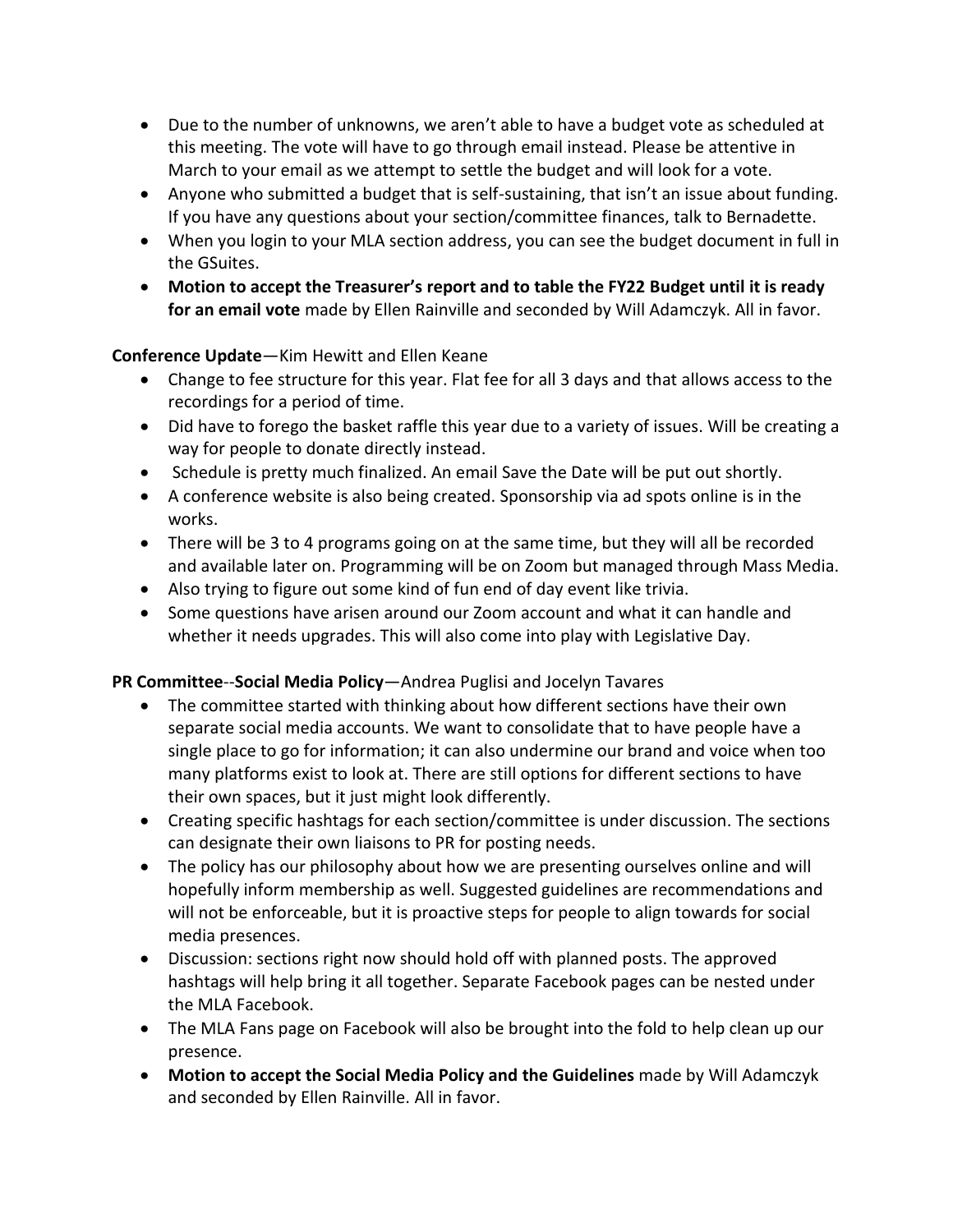# **Strategic Plan**—Nora Blake

- Discussion: Suggestion to add NELLS graduates as recruits to MLA under our first Goal, Action 4.
- **Motion to approve the Strategic Plan with the suggested addition made** by Ellen Rainville and seconded by Jocelyn Tavares. All in favor.

### **Updates:**

- **MBLC**—James Lonergan
	- o Budget is a really good start. Legislative materials have been posted on the website. State Aid is again the focus for next year's budget and an increase for Center for the Book.
	- $\circ$  Fact sheets and reasons why you should care about the legislative agenda are on the site.
- **MLS**--Sarah Sogigian
	- $\circ$  New strategic plan is being implemented now. Looking forward to partnering with MLA. MLS has changed their reporting structure which will then show more of how it is going along with the plan goals.
	- o MLS is going to work on an explanation of the 3 big separate library organizations (MBLC, MLS and MLA) and why we're different and how we work together.
- **NELA**—Krista McLeod
	- o NELLS is not happening this year but will hopefully be back for 2022.
	- $\circ$  Past president Jen Bruno is starting a leadership cohort program this year that may be of interest and we can hopefully pair up with our LAMS group in some way.
	- $\circ$  NELA is considering the same questions as MLA about conference; hybrid or virtual? NERTCL and NITS are having programming this spring.
- **MSLA**—Greg Pronevitz
	- o Virtual annual conference is happening in March.
	- $\circ$  Very excited to partner with MLA with the EveryLibrary advocacy project. MSLA decided their "ask" is going to seek a full audit of school libraries--personnel, collections, etc., and try to update it annually.
- **Center for the Book**—Sharon Shaloo
	- $\circ$  In the throes of Mass Book Awards and talking to Boston Book Festival about doing Book Bites again. Also collaborating with Mass Poetry.

### **Old Business**